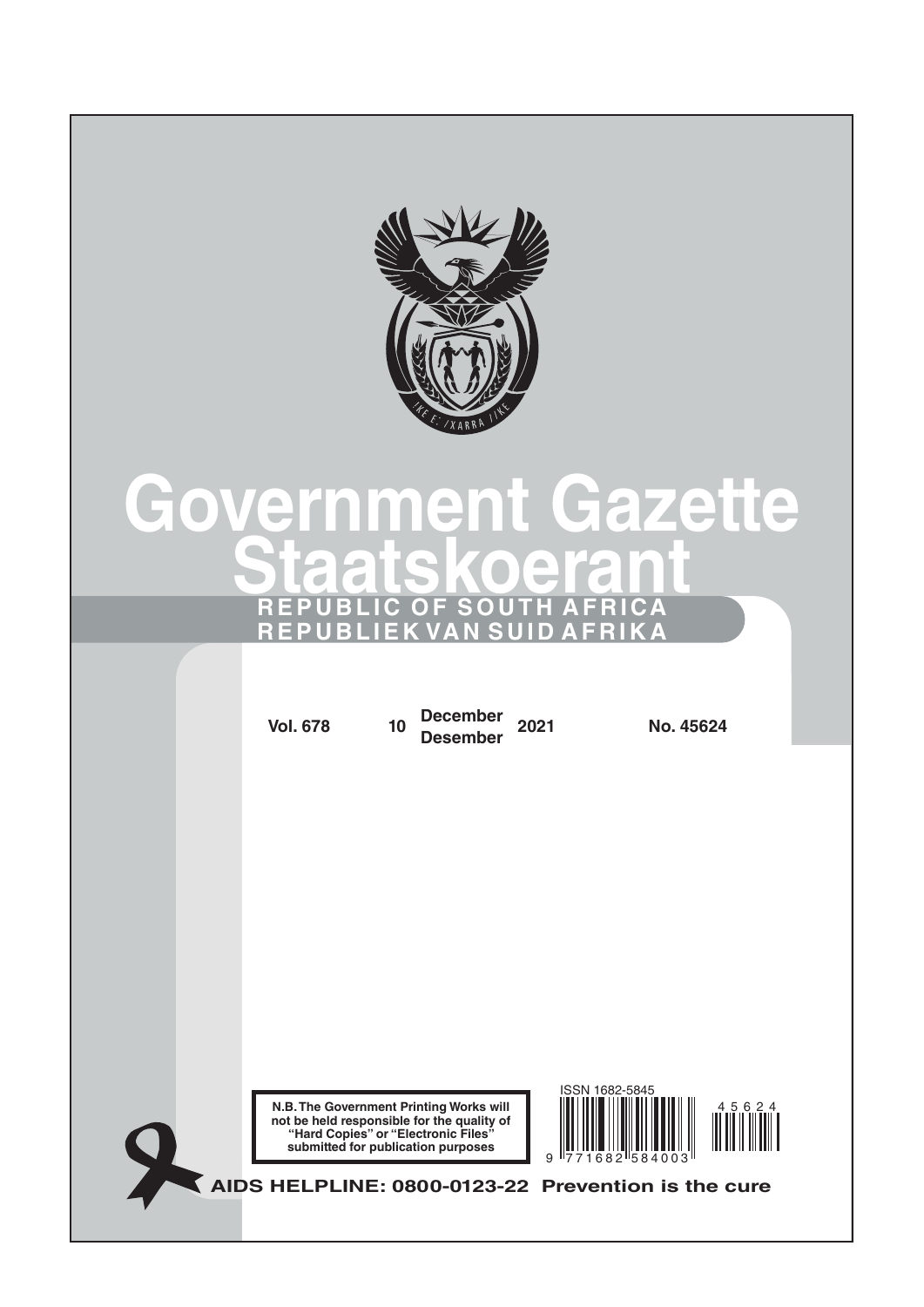# **IMPORTANT NOTICE:**

**The GovernmenT PrinTinG Works Will noT be held resPonsible for any errors ThaT miGhT occur due To The submission of incomPleTe / incorrecT / illeGible coPy.**

**no fuTure queries Will be handled in connecTion WiTh The above.**

#### **Contents**

*Page Gazette No. No. No.*

## **Correction Notice: This Gazette is replacing Government Notice 1583 in Gazette No. 45616 that was published on 10 December 2021 with Notice No. 1594 as follows**

## Government Notices • Goewermentskennisgewings

#### **South African Revenue Service / Suid-Afrikaanse Inkomstediens**

| 1594 |                                                                                                                    | 45624 | - 3 |
|------|--------------------------------------------------------------------------------------------------------------------|-------|-----|
| 1594 | Wet op Belasting op Toegevoegde Waarde (89/1991): Publieke kennisgewing ingevolge artikel 20(5B) van die Wet 45624 |       | 6   |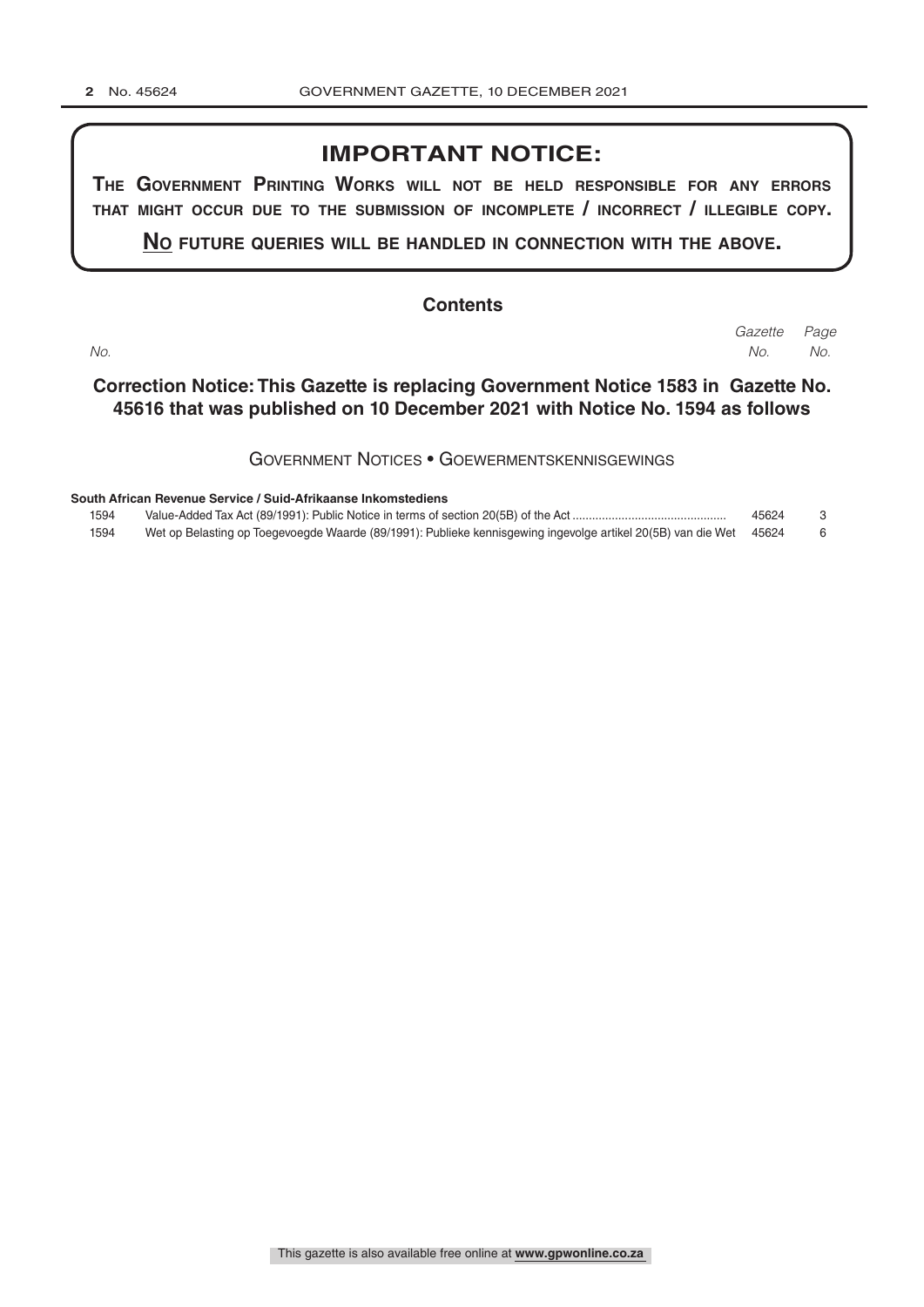## Government Notices • Goewermentskennisgewings **SOUTH AFRICAN REVENUE SERVICE**

#### **SOUTH AFRICAN REVENUE SERVICE**

**NO. 1594 10 December 2021**

**PUBLIC NOTICE IN TERMS OF SECTION 20(5B) OF THE VALUE-ADDED TAX ACT, 1991 (ACT NO. 89 OF 1991) PRESCRIBING THE PARTICULARS THAT A TAX INVOICE MUST CONTAIN IF THE SUPPLY BY A VENDOR RELATES TO ANY ENTERPRISE CONTEMPLATED IN PARAGRAPHS** *(b)***(vi) AND** *(b)***(vii) OF THE DEFINITION OF "ENTERPRISE" IN SECTION 1 (1) OF THE ACT**

In terms of section 20(5B) of the Value-Added Tax Act, 1991, I, Intikhab Shaik, Acting Commissioner for the South African Revenue Service, hereby prescribe, in the Schedule hereto, the particulars that a tax invoice must contain if the supply by a vendor relates to any enterprise contemplated in paragraphs *(b)*(vi) and *(b)*(vii) of the definition of "enterprise" in section 1(1) of that Act.

 $u$ t  $\int h$ aik 2021:11:29 **I SHAIK ACTING COMMISSIONER FOR THE SOUTH AFRICAN REVENUE SERVICE**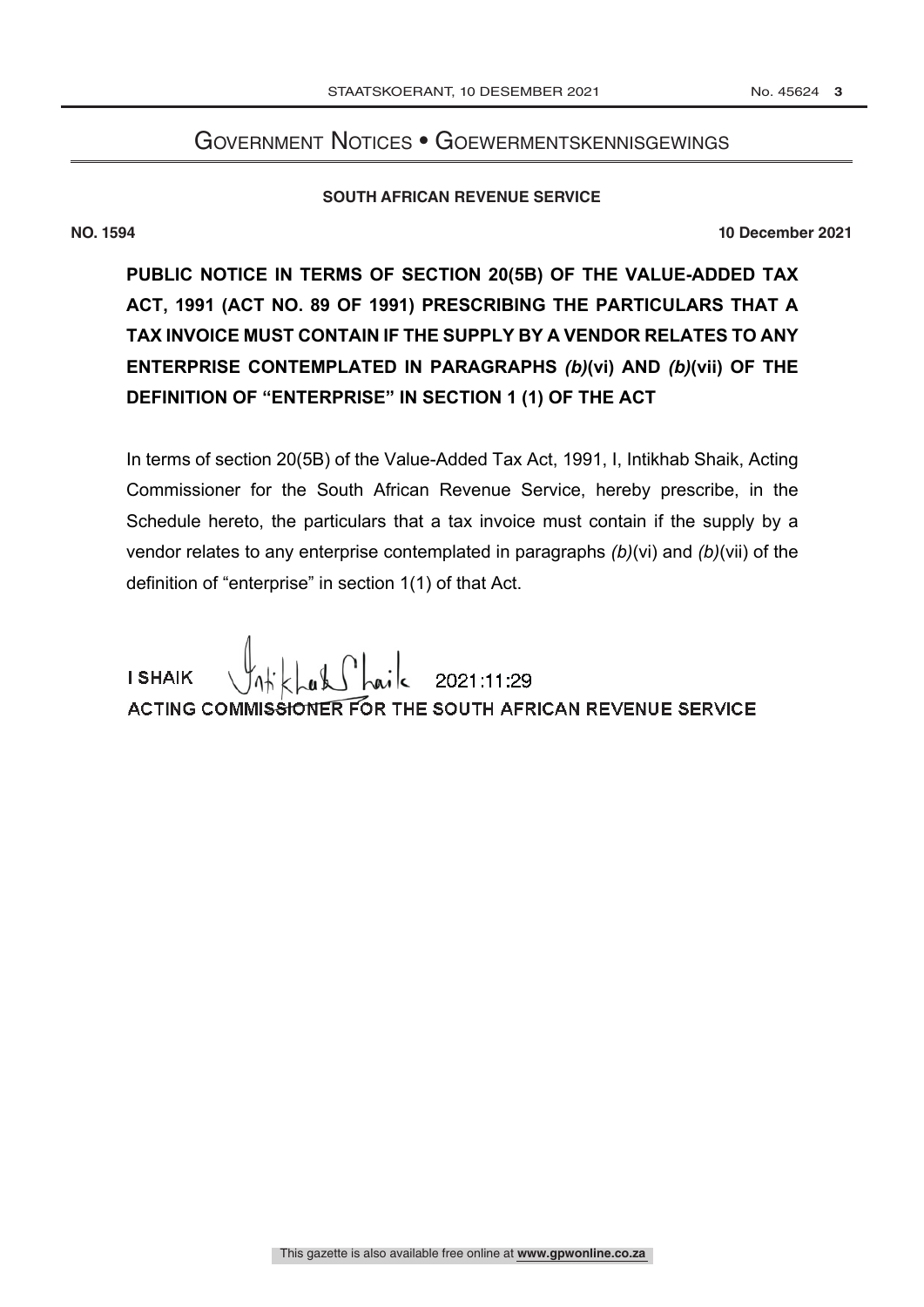## **SCHEDULE**

#### **1. General**

In this notice, unless the context indicates otherwise, any term to which a meaning has been assigned in the Value-Added Tax Act, 1991, has the meaning so assigned thereto, and the terms hereunder have the following meanings:

**"electronic services recipient"** means a resident of the Republic who is a recipient of electronic services supplied by an electronic services supplier;

**"electronic services supplier"** means a vendor supplying electronic services in the course or furtherance of an enterprise contemplated in paragraph *(b)(vi)* and *(b)(vii)* of the definition of "enterprise" in section 1(1) of the Act;

**"tax invoice"** means a document provided as required by section 20 of the Act;

**"VAT"** means value-added tax; and

**"the Act"** means the Value-Added Tax Act, 1991 (Act No. 89 of 1991).

## **2. Purpose**

This notice sets out the particulars that must be contained on a tax invoice issued in terms of section 20(5B) of the Act.

## **3. Tax invoices**

- (1) An electronic services supplier is required to issue a tax invoice in terms of section 20(5B) of the Act, containing, as a minimum, the following particulars:
	- *(a)* The name and VAT registration number of the electronic services supplier;
	- *(b)* The name and, where the electronic services recipient is a vendor, the VAT registration number of the electronic services recipient;
	- *(c)* The business address, residential address or postal address of the electronic services recipient;
	- *(c)* An individual serialised number;
	- *(d)* The date on which the tax invoice is issued;
	- *(e)* A full and proper description of the electronic services supplied; and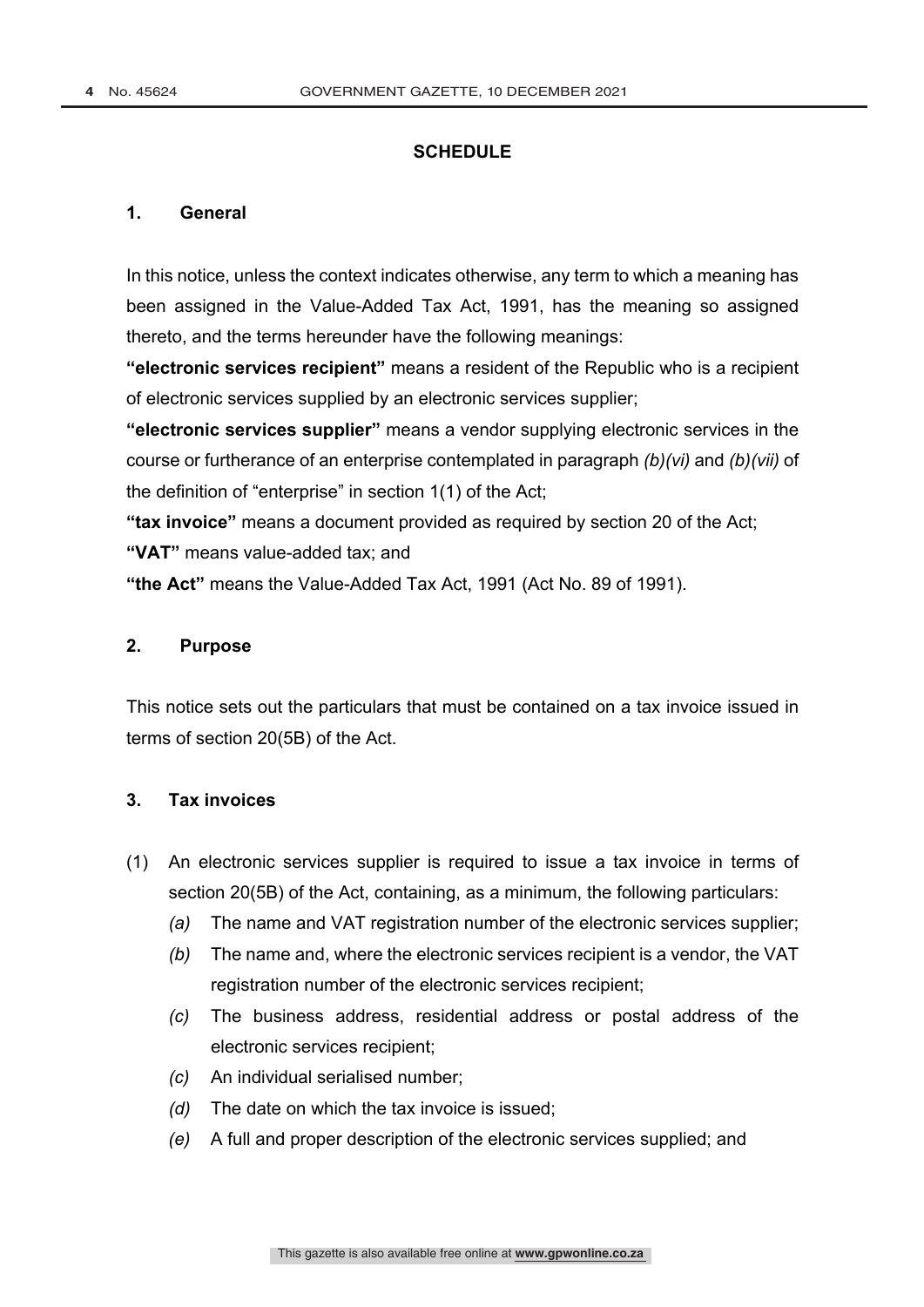- *(f)* The consideration in money for the supply in the currency of any country and if the consideration is reflected in the currency of—
	- (i) the Republic—
		- *(aa)* the value of the supply; and
		- *(bb)* the amount of tax charged or a statement that the consideration includes a charge in respect of the tax and the rate at which the tax was charged; or
	- (ii) any country other than the Republic—
		- *(aa)* the amount of the tax charged in the currency of the Republic and the exchange rate used; or
		- *(bb)* a separate document issued by the electronic services supplier reflecting the amount of tax charged in the currency of the Republic and the exchange rate used.
- (2) An electronic services supplier issuing a tax invoice reflecting the consideration in money in the currency of any country other than the Republic must convert the tax charged to the currency of the Republic. In this regard, the exchange rate that must be applied in order to determine the tax charged, is the—
	- $(a)$  daily exchange rate<sup>1</sup> on the date the time of supply occurs;
	- *(b)* daily exchange rate on the last day of the month preceding the time of supply; or
	- *(c)* monthly average rate for the month preceding the month during which the time of supply occurs.
- (3) The exchange rate to be used by the vendor for purposes of paragraphs (2)*(a)*, *(b)* and *(c)* is the rate as published by—
	- *(a)* the South African Reserve Bank (www.resbank,co,za);
	- *(b)* Bloomberg (www.bloomberg.com); or
	- *(c)* the European Central Bank (www.ecb.europa.eu).

<sup>&</sup>lt;sup>1</sup> The exchange rate is the weighted average of the banks' daily rates at approximately 10:30 am.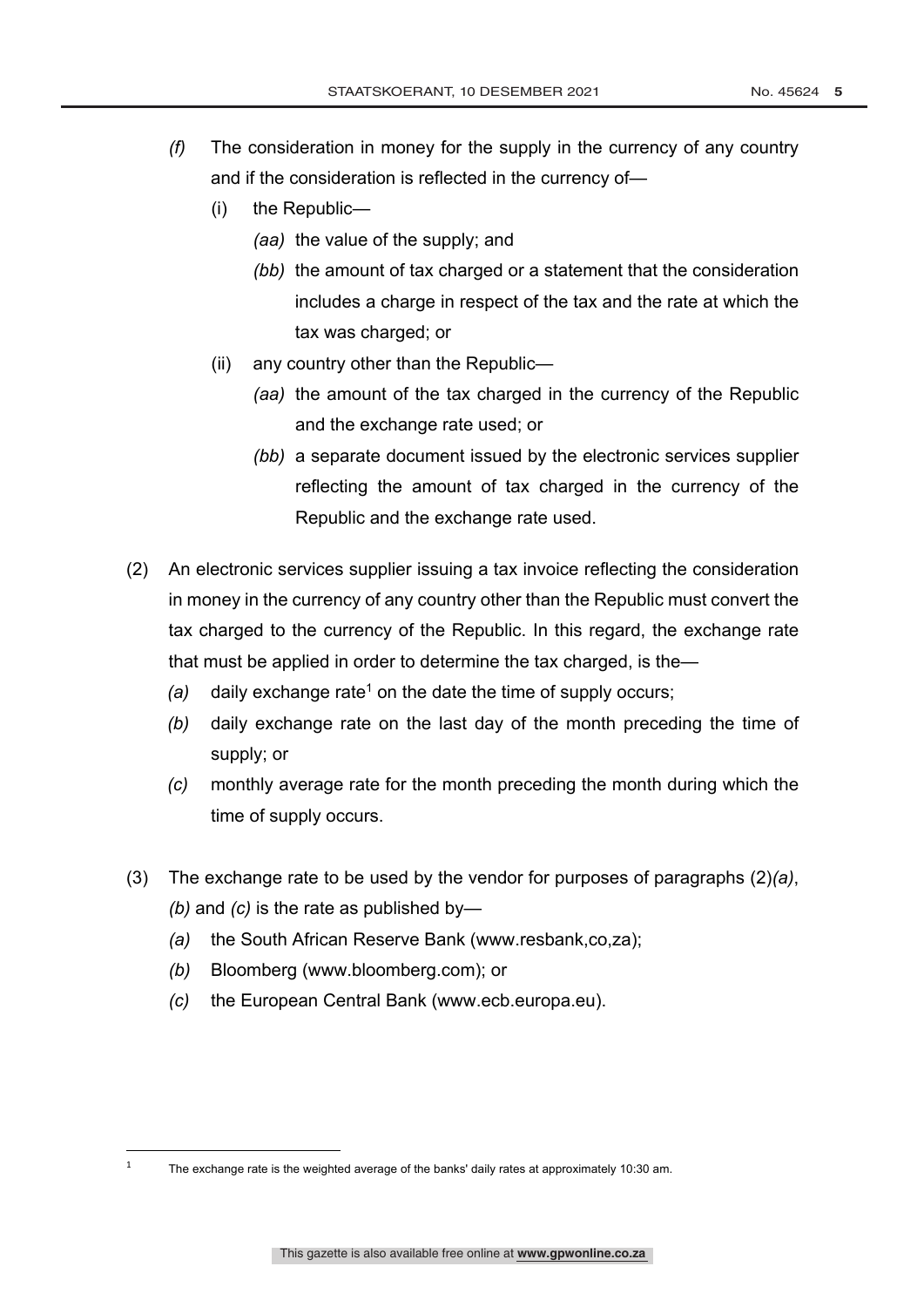#### **SUID-AFRIKAANSE INKOMSTEDIENS**

**NO. 1594 10 Desember 2021**

**PUBLIEKE KENNISGEWING INGEVOLGE ARTIKEL 20(5B) VAN DIE WET OP BELASTING OP TOEGEVOEGDE WAARDE, 1991 (WET NO. 89 VAN 1991) WAT DIE BESONDERHEDE UITEENSIT WAT 'N BELASTINGFAKTUUR MOET BEVAT INDIEN DIE LEWERING DEUR 'N ONDERNEMER BETREKKING HET OP ENIGE ONDERNEMING BEOOG IN PARAGRAWE** *(b)***(vi) EN** *(b)***(vii) VAN DIE OMSKRYWING VAN "ONDERNEMING" IN ARITKEL 1 (1) VAN DIE WET**

Ingevolge artikel 20(5B) van die Wet op Belasting op Toegevoegde Waarde, 1991, bepaal ek, Intikhab Shaik, Waarnemende Kommissaris van die Suid-Afrikaanse Inkomstediens, in die Bylae hierby, die besonderhede wat 'n belastingfaktuur moet bevat indien die lewering deur 'n ondernemer betrekking het op enige onderneming beoog in paragrawe *(b)*(vi) en *(b)*(vii) van die omskrywing van "onderneming" in artikel 1(1) van die Wet.

# **I SHAIK WAARNEMENDE KOMMISSARIS: SUID-AFRIKAANSE INKOMSTEDIENS**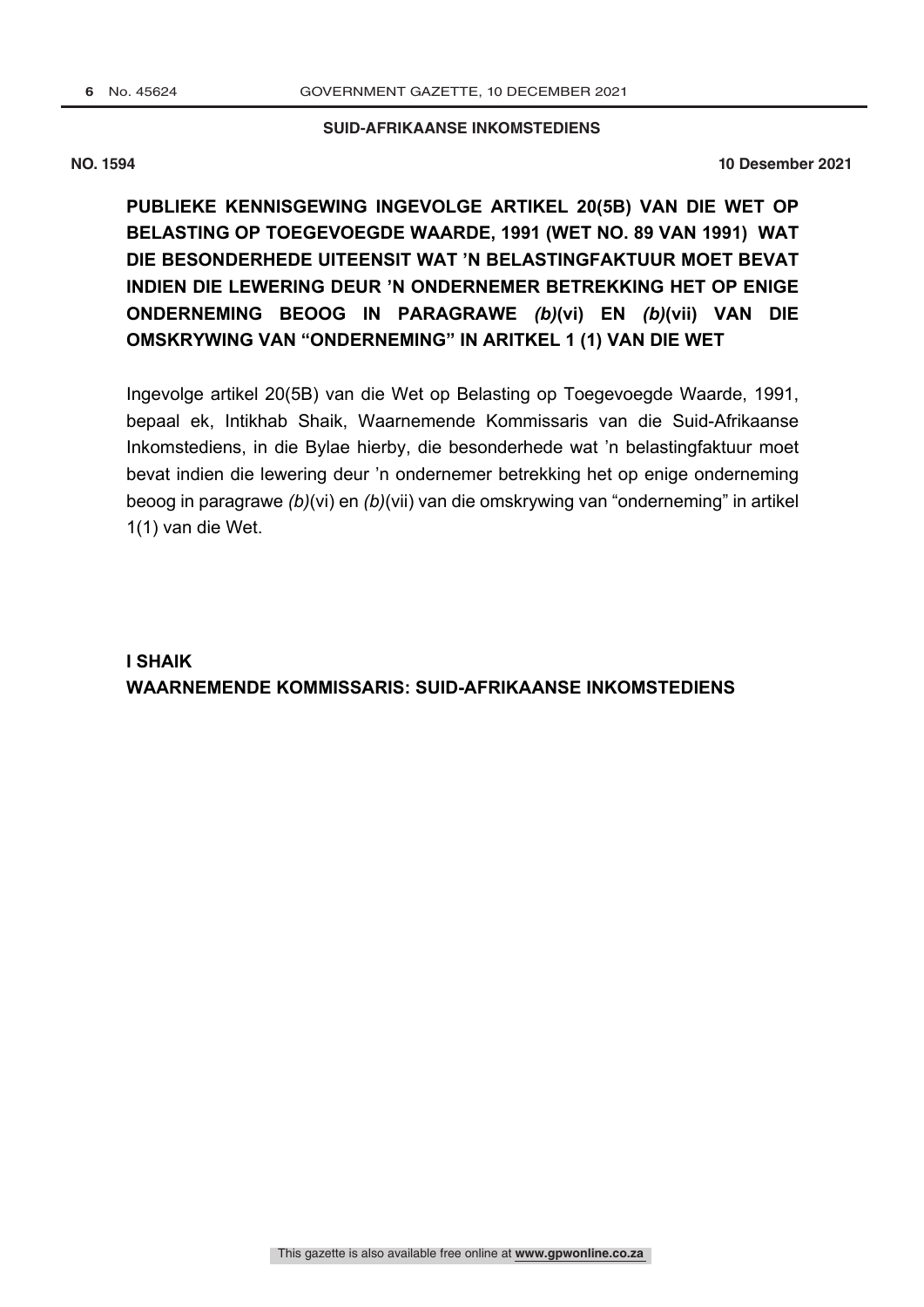## **BYLAE**

## **1. Algemeen**

Enige woord of uitdrukking in hierdie kennisgewing vervat waaraan 'n betekenis geheg is in die Wet op Belasting op Toegevoegde Waarde, 1991, omskryf, dra die betekenis aldus daaraan geheg, tensy die samehang andersins aandui, en dra die terme hieronder die volgende betekenisse:

**"elektroniese dienste ontvanger"** beteken 'n inwoner van die Republiek wat die ontvanger is van elektroniese dienste verskaf deur 'n elektroniese dienste verskaffer; **"elektroniese dienste verskaffer"** beteken 'n ondernemer wat elektroniese dienste verskaf in die loop van die bevordering van 'n onderneming in paragraaf *(b)(vi)* en *(b)(vii)* van die omskrywing van "onderneming" in artikel 1(1) van die Wet, beoog;

**"belastingfaktuur"** beteken 'n dokument verskaf soos vereis deur artikel 20 van die Wet;

**"BTW"** beteken belasting op toegevoegde waarde; en

**"die Wet"** beteken die Wet op Belasting op Toegevoegde Waarde, 1991 (Wet No. 89 van 1991).

## **2. Doel**

Hierdie kennisgewing sit die besonderhede uiteen wat vervat moet word op 'n belastingfaktuur ingevolge artikel 20(5B) van die Wet, uitgereik.

## **3. Belastingfakture**

- (1) 'n Elektroniese dienste verskaffer word vereis om 'n belastingfaktuur uit te reik ingevolge artikel 20(5B) van die Wet, wat as 'n minimum, die volgende besonderhede moet bevat:
	- *(a)* Die naam en BTW registrasienommer van die elektroniese dienste verskaffer;
	- *(b)* Die naam en, waar die elektroniese dienste verskaffer 'n ondernemer is, die BTW registrasienommer van die elektroniese dienste ontvanger;
	- *(c)* Die besigheidsadres, woondadres of posadres van die elektroniese dienste ontvangers;
	- *(c)* 'n Individuele opeenvolgende nommer;
	- *(d)* Die datum waarop die belastingfaktuur uitgereik is;
	- *(e)* 'n Volledige en behoorlike beskrywing van die elektroniese dienste verskaf; en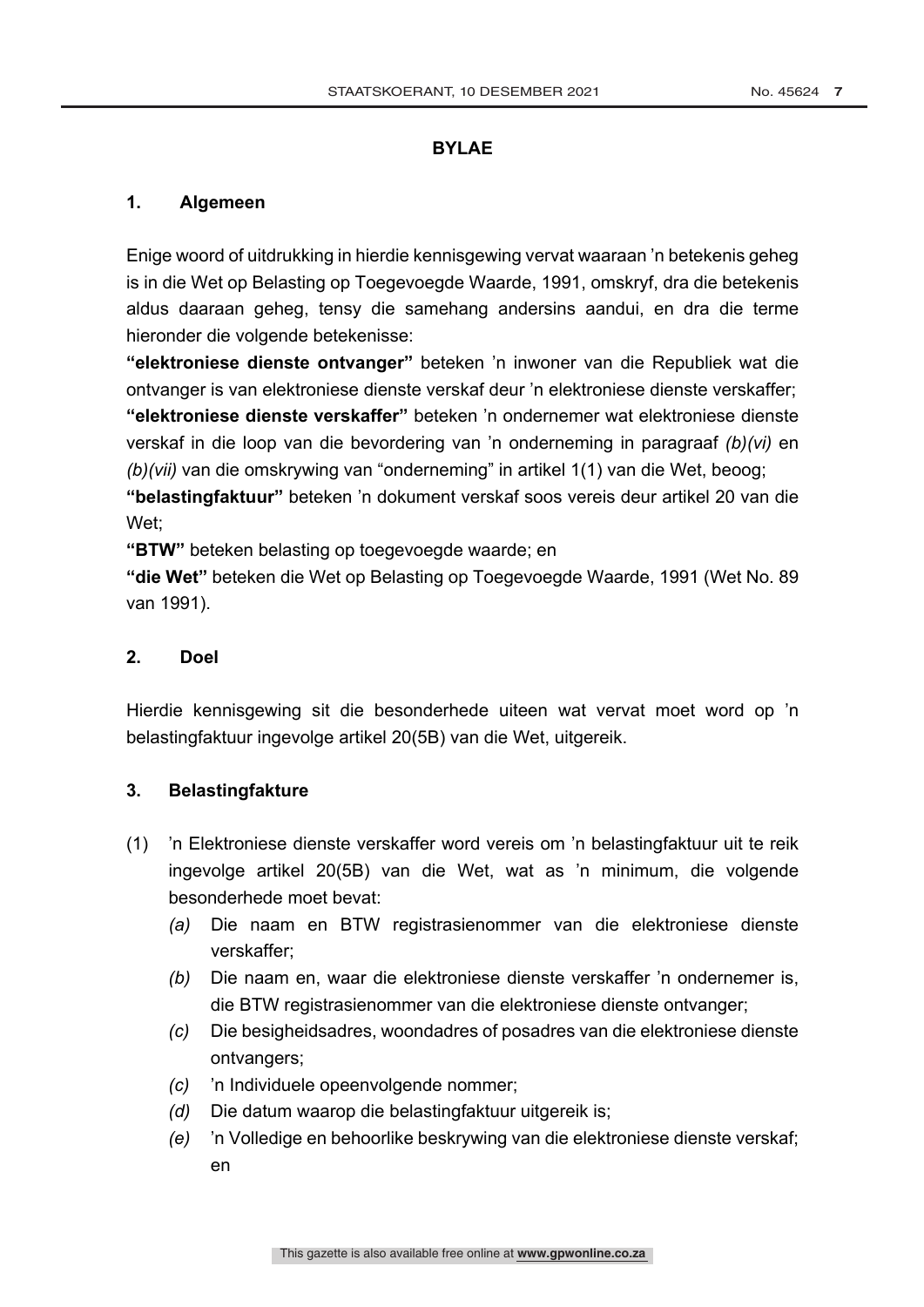- *(f)* Die vergoeding vir die lewering in geld in die geldeenheid van enige land en indien die vergoeding in die geldeenheid aangedui word van—
	- (i) die Republiek—
		- *(aa)* die waarde van die lewering; en
		- *(bb)* die bedrag belasting gehef of 'n stelling dat die vergoeding 'n heffing ten opsigte van die belasting insluit en die koers waarteen die belasting gehef was; of
	- (ii) enige land buiten die Republiek—
		- *(aa)* die bedrag belasting gehef in die geldeenheid van die Republiek en die uitruilkoers gebruik; of
		- *(bb)* 'n Aparte dokumente uitgereik deur die elektroniese dienste verskaffer wat die bedrag belasting gehef in die geldeenheid van die Republiek aandui en die uitruilkoers gebruik.
- (2) 'n Elektroniese dienste verskaffer wat 'n belastingfaktuur uitreik wat die vergoeding in geld in die geldeenheid van 'n land anders as die Republiek aandui, moet die belasting gehef na die geldeenheid van die Republiek omskakel. In hierdie verband, is die uitruilkoers wat toegepas moet word ten einde die belasting gehef te bepaal, die—
	- *(a)* daaglikse uitruilkoers1 op die datum wat die tyd van lewering plaasvind;
	- *(b)* daaglikse uitruilkoers op die laaste dag van die maand wat die tyd van lewering voorafgaan; of
	- *(c)* maandelikse gemiddelde koers vir die maand wat die maand waartydens die tyd van lewering plaasvind, voorafgaan.
- (3) Die uitruilkoers wat deur die ondernemer vir doeleindes van paragrawe (2)*(a)*, *(b)* en *(c)* gebruik moet word, is die koers gepubliseer deur—
	- *(a)* die Suid-Afrikaanse Reserwebank (www.resbank.co.za);
	- *(b)* Bloomberg (www.bloomberg.com); of
	- *(c)* die Europese Sentrale Bank (www.ecb.europa.eu).

 $1 -$  Die uitruilkoers is die geweegde gemiddelde van die banke se daaglikse koerse omstreeks 10:30 vm.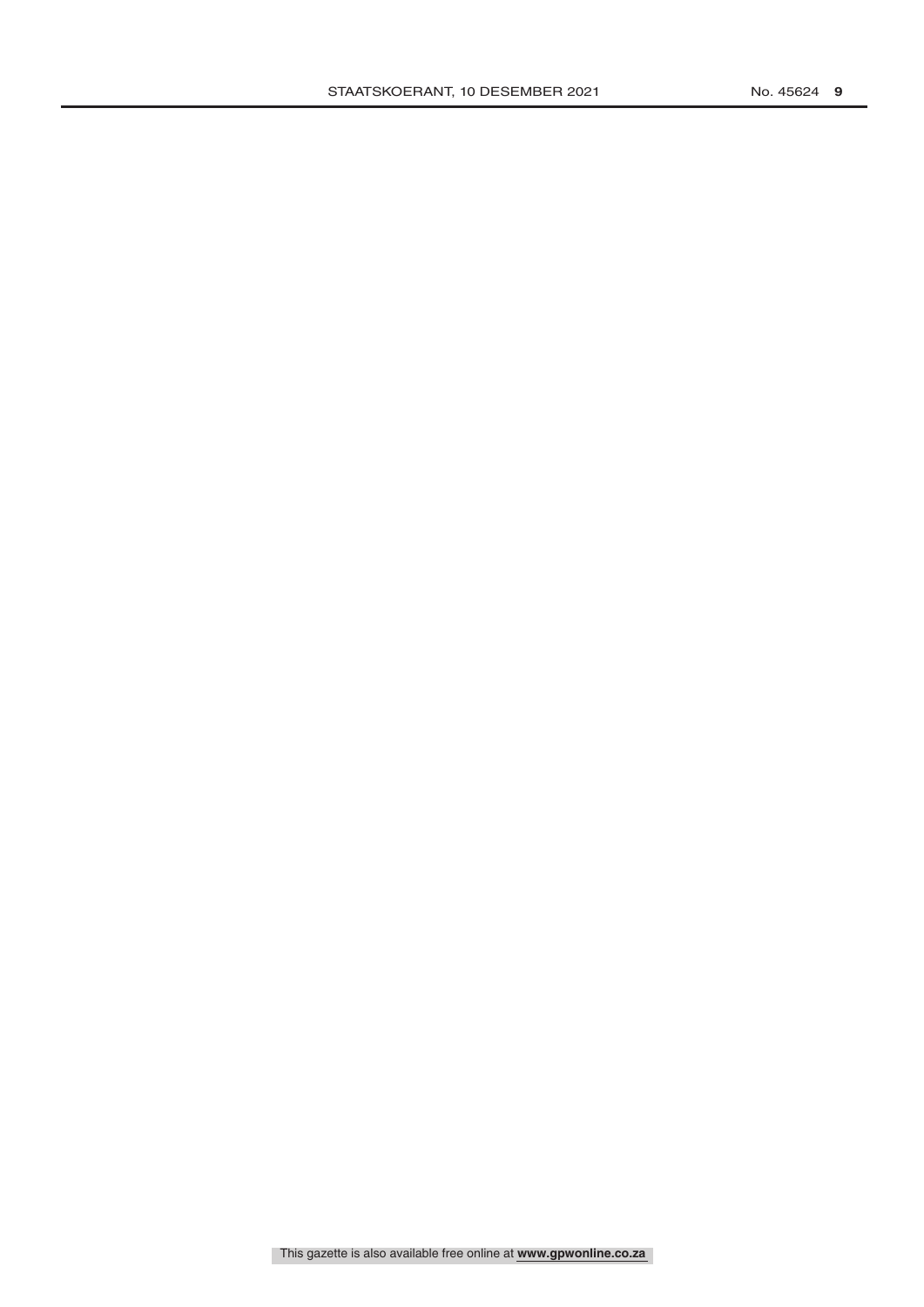This gazette is also available free online at **www.gpwonline.co.za**